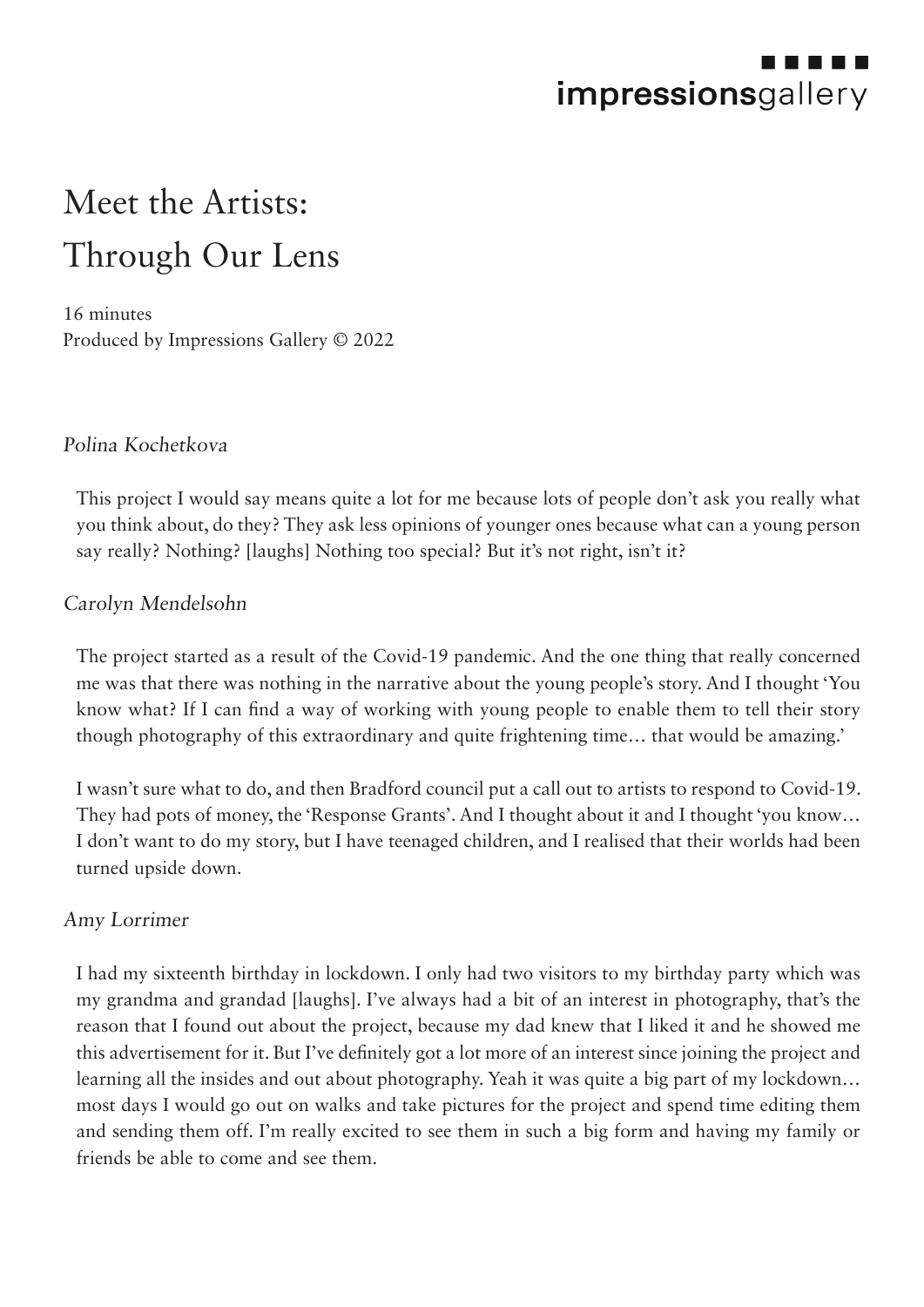## Carolyn Mendelsohn

The first meeting would have been in April [2020]. I had twenty young people from the ages of 12 to 19 from different parts of Bradford District. The most important thing is that they didn't need to have taken a photograph before. My thing was that they had a story to tell and their story was an important one. I created crafted workshops where I would introduce them to different genres of photography like documentary, portraiture, conceptual work, and then I would also encourage them to send me work.

It was really important they had skills. I thought, I'm not just going to send them out to take pictures within their bedrooms if they don't know the very basics of making images. So the very basics were composition, the rule of thirds, looking for the light, the connection.

Today we're gonna go through composition and light, and colour, and self-portraits.

I'm going to show you the work by a really brilliant photographer called Sarah Lee. Sarah is a photographer who does pictures for the Guardian newspaper and her work has been seen all over the world, she's a brilliant photographer.

That's her dog [laughs]. But little details like that, domestic details, are amazing. So she's got this picture, if you think about the composition… do you remember the grid that I was talking about? Well that dog is on that third almost. So.. the light, again, is probably the end of the day and it's coming straight into their flat.

When I started to receive images from the young people I was blown away. They made me cry because they were so… kind of raw and so of that moment and so much showing the containment they felt, with their individual viewpoints and individual voices coming through really clearly. I didn't know what to expect. And what I did within the sessions was shared a selection of the work that they sent to me and we put it under, you know, it might be about light or composition or story or … we'd put it under different sections and then we'd talk about it as a group so I encouraged them all to feed back, what they saw in the image what worked in the image. So they became really proficient at analysing and looking at different work.

Was everyone blown away by this picture that Harry took? They're quietly blown away Harry. I'm sure people were, because I certainly was.

## Harry Berry

There was a lot of trial and error, like.. umm I eventually ended up sort of balancing it in my fairy lights which are on my ceiling. Umm and then I just sort of placed a lot of stuff around my room because I wanted to encapsulate that feeling of having… feeling like you have so much work to do yet you have so much time to do it in but you still feel like you don't have enough time, and how it can all build, I guess, I don't know. But it was a lot of trial and error and a lot of dropping my phone on my face... [Carolyn laughs]... and ... yeah.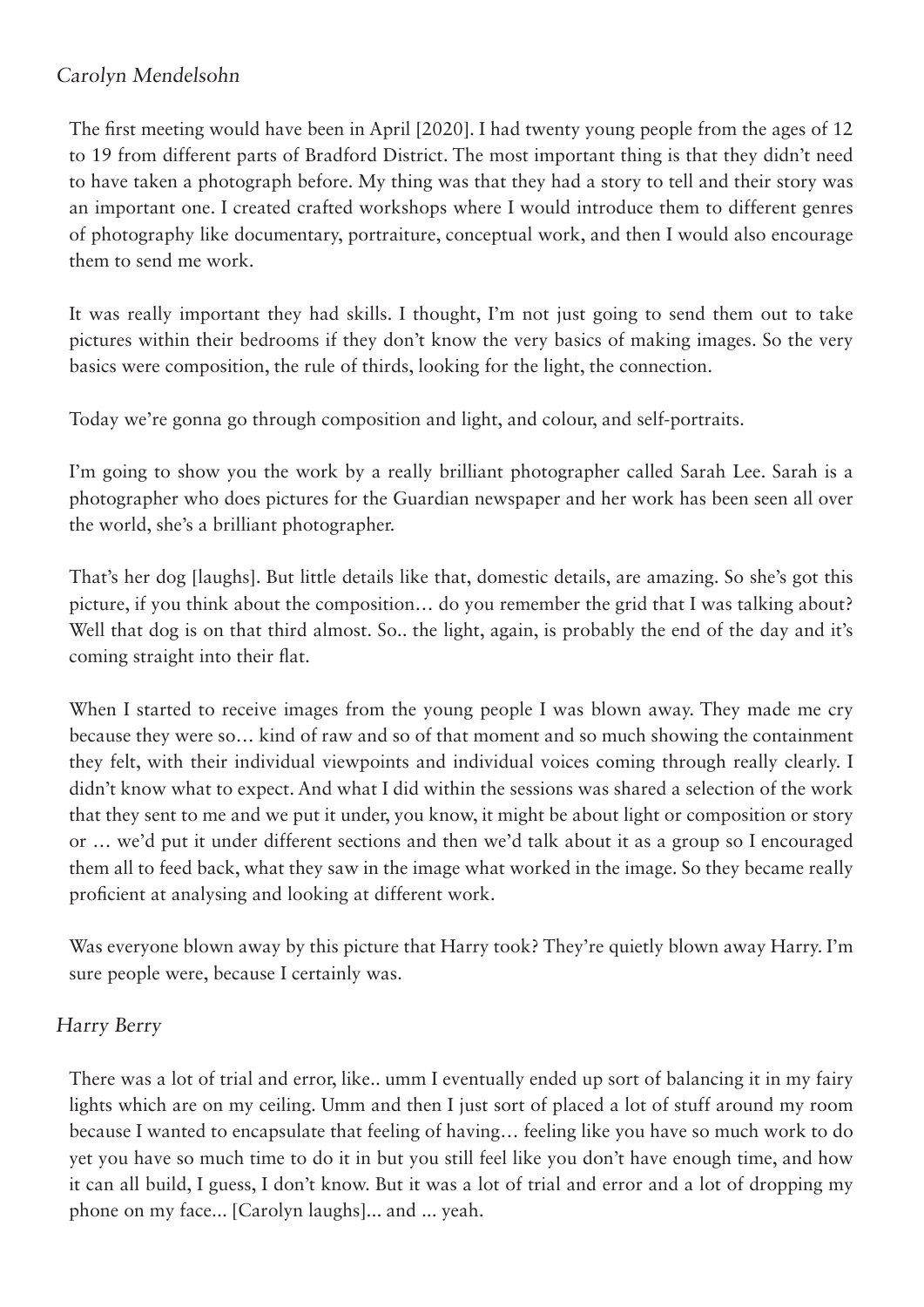## Carolyn Mendelsohn

I think it's really… it's really powerful, and it's quite moving and it's creative and I think a lot of people have commented to say that they understand it too. It's a very clear visual story that you've created, which is truthful.

## Chester Jones

It was right at the beginning when it was nice weather and everyone was inside, I think that's when I took my self-portrait. I didn't take many photos to begin with because obviously it was quite boring to begin with and then Through Our Lens was sort of something to think about and do and practice and obviously it was enjoyable as well so it was a fun thing to be doing on the side as well as like online schooling and stuff like that. I'd like to say my photography skills have got better, I think so. My friends say that when they look through they can tell that I've gotten better which is nice. Just finished my personal statement, hoping to do photography at uni and hoping to maybe be a documentary photographer, photojournalist when I'm older. That's the dream.

## Mahnoor Akhlaq

Before lockdown started I was studying and I was working so I was out almost every single day of the week, I was constantly meeting new people, and going from that to being stuck at home and not having that social interaction and… I usually interact with people more my own age but it was nice speaking to people who were younger than me and seeing how they were experiencing stuff and how they were coping with school and everything so it was nice, it was a good way of meeting new people and meeting people with a similar hobby as me.

I went on a walk, I went to Baildon Moor with my sister and my dad, and… going for a walk is such a normal thing, something you do every day, but at that time when being able to go for a walk was like a novelty and it was strange seeing signs up, like saying to maintain like the two metre distance and just signs about Covid like wearing masks and stuff, it's not something you usually see on your walk but I guess it's the new norm now, so I wanted to take a picture of that because it's not something you see every day I guess.

Before I did this interview I was thinking if anyone asks me why am I being interviewed today it's pretty cool to say 'Oh I'm being interviewed because my pictures are going to be part of an exhibition in a, like, art gallery', like it's a really big and special privilege to be part of the Through Our Lens project and to have our pictures in an art gallery because that's not something you get to say every day so it's pretty cool.

## Morgan Foord

I never though I'd have an exhibition at the age of 17, I think it's really good that actually the gallery's picked it up to give voices to younger people and it would be nice to see more of that in general on like the news and social media and things like that. During lockdown it was mainly just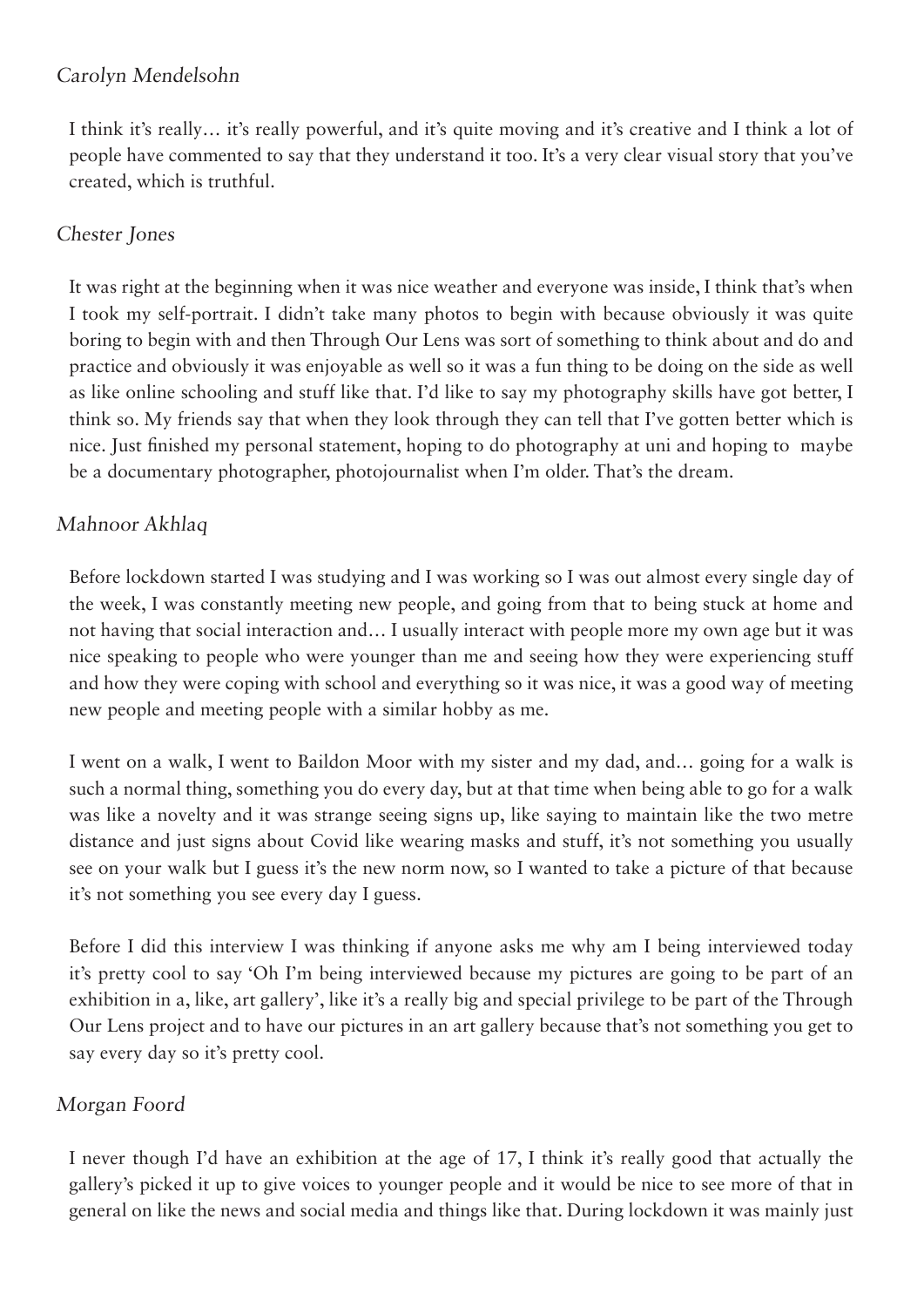a way for me to express how I was feeling. Obviously I wasn't at school I couldn't really hang out with my friends anymore. Even though we could do it through Zoom it just wasn't the same. And the project sort of gave me a comfort zone to do it all, and when I was on the project, speaking with Carolyn, speaking with everyone else it took my mind of things like the news and my own personal stresses.

#### Wigden Elagib

Before I joined through our lens I wasn't that interested at taking photography wherever I go. After I joined I became… I was thinking all the time at the views and what I see around me in the world. Anything that's like gets my attention… I take a picture directly of it.

When I found out there would be [an exhibition at] an Impressions Gallery I was so surprised and I was thinking 'Oh my god, my own photos will be shared with lot's of people', lot's of people will come to see my photos and they will think 'Oh it's amazing'. So I feel proud that they love it and… I am proud now.

This picture was in the lockdown. We weren't doing anything in the lockdown, just using the social media a lot. So these are my sisters, so they were just playing in their phones some games, and I found it quite [interesting] to take a picture of them to let people know how the life is during lockdown, like all the member of the family just playing.

## Carolyn Mendelsohn

As an artist I have a relationship with Impressions Gallery, so they have exhibited my work. When I put the call out, the gallery and Anne McNeill shared the kind of flyer that I was sending and also said 'Yeah, please.. this will be great, a great opportunity'. The relationship with Impressions grew, and Anne McNeill and the gallery were really interested in supporting the work of the young people, and took a real interest in it and then also said, you know, talked about the possibility of exhibiting the work. I think really because the work was exceptional.

## Amilah Majid

My image was of flowers in ice, and the idea was that the ice was slowly melting and that as the ice melted the flowers were coming out whole. The government was starting to talk about taking us out of lockdown and I just thought it was like a bit too soon, so in my image I just wanted to convey that if they just allowed us to slowly ease out of lockdown we'd come out OK, like the flowers were coming out whole out of the melting ice, but if they rushed into it, it would be like breaking the ice, the flowers would also break.

I found out about the project through my Textiles teacher, pretty sure Carolyn approached her and she passed the message on to me and asked if I'd be interested… so I was like, yeah, took up the opportunity, snatched it up… it was just like an opportunity for me to express how I was feeling